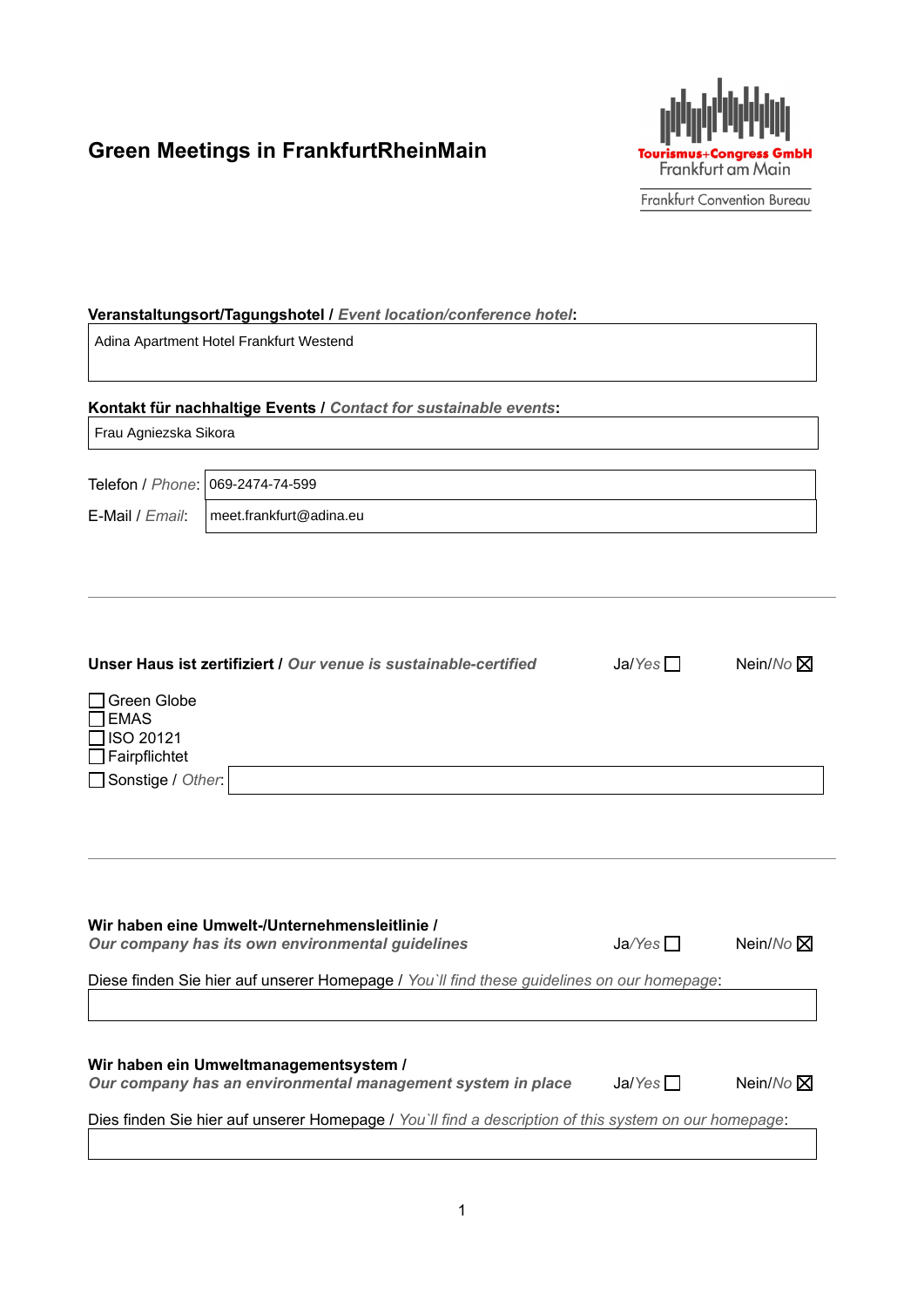## **Dienstleister (z.B. Technik, Catering) /** *Service providers (e.g., technical services, catering)***:**

| - Wir arbeiten mit nachhaltigen Drittdienstleistern /<br>We work with sustainable third-party service providers                      | Ja/Yes $\boxtimes$ | Nein/ $No$                |
|--------------------------------------------------------------------------------------------------------------------------------------|--------------------|---------------------------|
| - Wir arbeiten mit umweltzertifizierten Drittdienstleistern /<br>We work with sustainability-certified third-party service providers | Ja/Yes             | Nein/ $No$ $\overline{X}$ |
| - Wir arbeiten mit regionalen Drittdienstleistern /<br>We work with regionally based third-party service providers                   | Ja/Yes $\boxtimes$ | Nein/ $No$ $\Box$         |

## **Energie-/Wassereffizienz /** *Energy/Water efficiency***:**

| - Wir nutzen Strom aus erneuerbaren Energien (z.B. Solarenergie) oder Ökostrom /<br>We use electricity gained from renewable energies (e.g., solar energy)<br>or green power | Ja/Yes $ \mathsf{X} $ | Nein/ $No$ $\Box$ |
|------------------------------------------------------------------------------------------------------------------------------------------------------------------------------|-----------------------|-------------------|
| - Wir nutzen energiesparende Beleuchtungstechnik (z.B. LED) /<br>We use energy-saving lighting technology (e.g., LED)                                                        | Ja/Yes $\nabla$       | Nein/No           |
| - Wir nutzen energieoptimierte Klima- und Heiztechnik /<br>We use energy-optimised air-conditioning and heating technology                                                   | Ja/Yes $\nabla$       | Nein/ $No$        |
| - Wir bereiten unser Trinkwasser selbst auf /<br>We produce our own drinking water                                                                                           | Ja/Yes                | Nein/ $No \times$ |
| - Wir nutzen in unserem Haus eine Wasserdurchlauf-Begrenzung /<br>Our venue features water flow limits                                                                       | Ja/Yes $ \mathsf{X} $ | Nein/ $No$        |

| <b>Materialeffizienz / Material efficiency:</b>                                                                                                                                                              |                 |                   |
|--------------------------------------------------------------------------------------------------------------------------------------------------------------------------------------------------------------|-----------------|-------------------|
| - Wir setzen nachhaltige Materialien ein /<br>We use sustainable materials                                                                                                                                   | Ja/Yes $\nabla$ | Nein/ $No$ $\Box$ |
| - Wir nutzen umweltschonende Bio-Reinigungsmittel /<br>We use environment-friendly organic detergents                                                                                                        | Ja/Yes $\nabla$ | Nein/ $No$        |
| - Wir nutzen Recyclingpapier bzw. Papier aus zertifizierten Quellen (FSC, PEFC,<br>Blauer Engel etc.) / We use recycled paper and/or paper stemming from<br>certified sources (FSC, PEFC, Blauer Engel etc.) | Ja/Yes $\nabla$ | Nein/No           |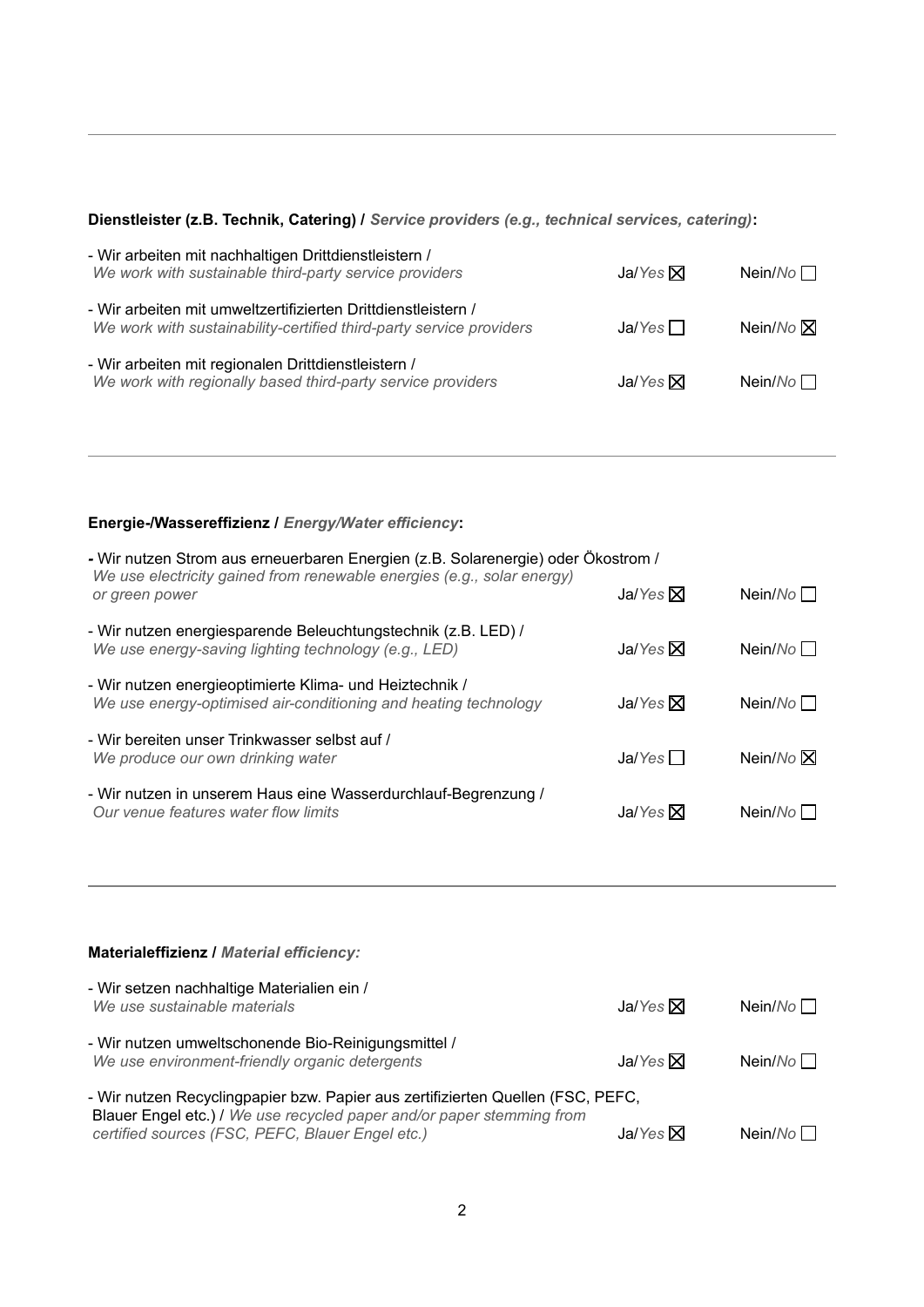### **Abfall /** *Waste:*

| - Wir trennen unseren Müll / We separate our waste                                                                                     | Ja/Yes $\nabla$ | Nein/ $No$             |
|----------------------------------------------------------------------------------------------------------------------------------------|-----------------|------------------------|
| - Wir haben ein zertifiziertes Abfall-Management-System /<br>We have a certified waste management system in place                      | Ja/Yes          | Nein/ $No$ $\boxtimes$ |
| - Wir vermeiden Einweg-Portionsverpackungen /<br>We avoid using single-use packaging products                                          | Ja/Yes $\nabla$ | Nein/ $No$             |
| - Wir übergeben übriggebliebene Lebensmittel an Foodsharing-Initiativen /<br>We donate leftover foodstuffs to food-sharing initiatives | Ja/Yes          | Nein/ $No$ $\boxtimes$ |
|                                                                                                                                        |                 |                        |
| <b>Catering / Catering:</b>                                                                                                            |                 |                        |
| - Wir bieten vegetarische und/oder vegane Gerichte /<br>We offer vegetarian and/or vegan dishes                                        | Ja/Yes $\nabla$ | Nein/ $No$             |
| - Wir arbeiten mit saisonalen und regionalen Produkten /<br>We use seasonal and regional products                                      | Ja/Yes $\nabla$ | Nein/No $\Box$         |
|                                                                                                                                        |                 |                        |
| Erreichbarkeit/ÖPNV / Accessibility/Public transport:                                                                                  |                 |                        |
| Mir aind eabr aut erraighbor mit öffentlichen Verkehremitteln /                                                                        |                 |                        |

| - Wir sind sehr gut erreichbar mit öffentlichen Verkehrsmitteln /<br>We are easy to reach using public transportation          | Ja/Yes $\Sigma$ | Nein/ $No$             |  |
|--------------------------------------------------------------------------------------------------------------------------------|-----------------|------------------------|--|
| - Wir bieten Tickets für den öffentlichen Nahverkehr /<br>We offer tickets for the local/regional public transportation system | Ja/Yes          | Nein/ $No$ $\boxtimes$ |  |
| - Wir bieten eine nachhaltige An- und Abreise mit dem DB-Veranstaltungsticket /                                                |                 |                        |  |
| We offer environment-friendly travel options (arrival/departure)<br>using the German Railways (DB)                             | Ja/Yes          | Nein/ $No$ $\boxtimes$ |  |
| - Wir verleihen Fahrräder / We lend out bicycles                                                                               | Ja/Yes          | Nein/ $No$ $\boxtimes$ |  |
| - Wir verleihen Elektroautos / We lend out electric cars                                                                       | Ja/Yes          | Nein/ $No$ $\boxtimes$ |  |
|                                                                                                                                |                 |                        |  |